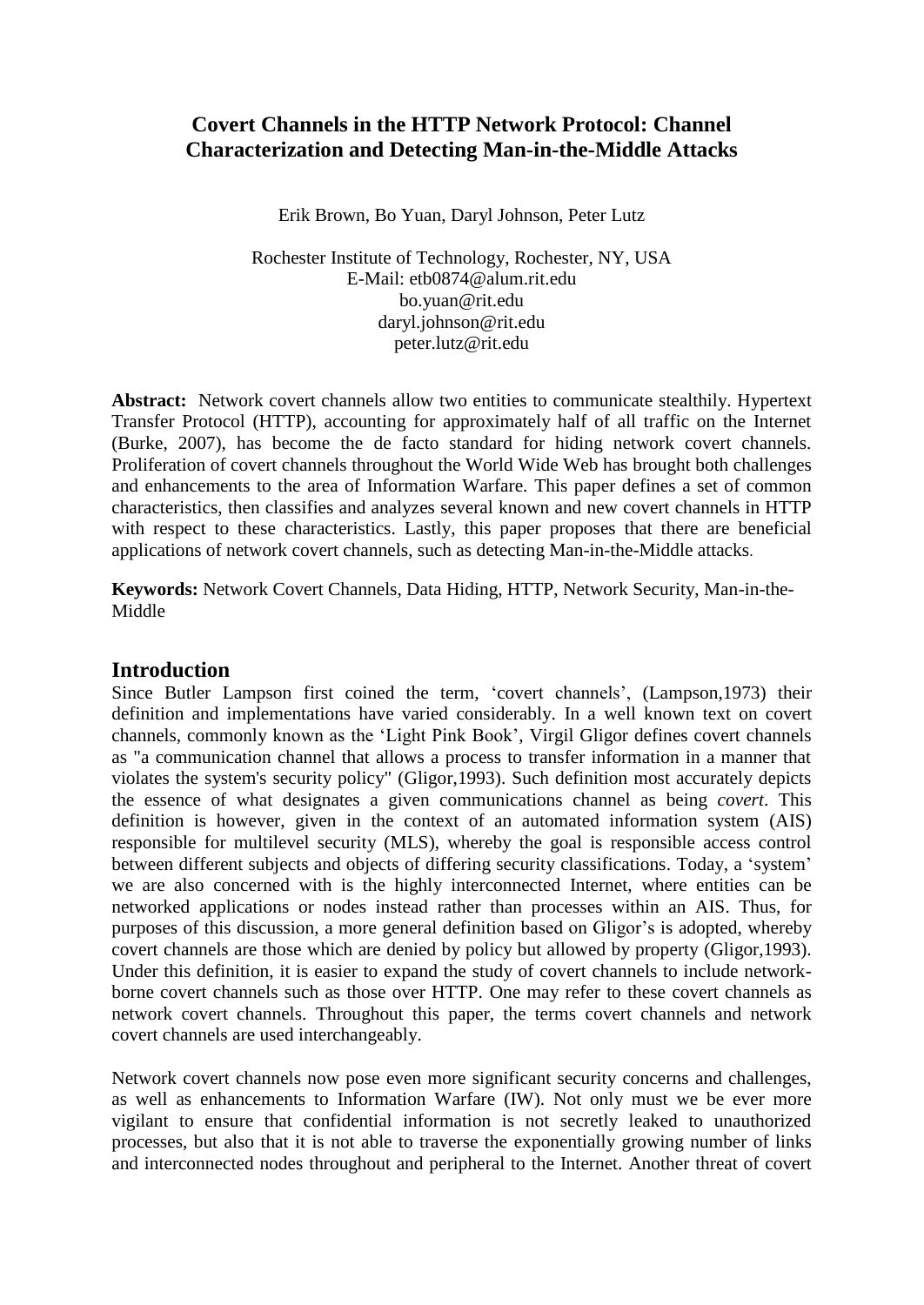channels is the introduction of new attack vectors to our information systems. Covert channels can be used to surreptitiously implant malicious code in our automated information systems. In the physical domain, more often than not, we have the luxury of perception being reality or at least the ability to interrogate and inspect things as they pass through security checkpoints. Covert channels over HTTP or computer networks, in general, often separate perception from reality and make interrogation and inspection in cyberspace very difficult. Observing and orientating in the cyberspace domain is already a challenging task, covert channels make developing situational awareness of the domain much more difficult since there may be much more taking place than what is perceived. Network covert channels are often protocol specific, implementation specific, and application specific. In this paper, it is intended to further understand such covert communications channels by introducing a set of common characteristics, and classify covert channels with respect to these characteristics. HTTP-based covert channels are used to illustrate the process.

The remainder of the paper is organized as follows: First, a set of characteristics are defined as a means for studying and comparing covert channels. The next section evaluates a range of covert channels previously identified in HTTP with respect to the characteristics identified. The section after that presents some new HTTP-based covert channels. The final section discusses beneficial applications and uses of covert channels in cyberspace, especially applications of covert channels to detecting and preventing the man in the middle attacks in HTTPS.

## **Covert Channel Characteristics**

When evaluating covert channels, it is important to establish a common criterion or set of characteristics and metrics that aim to establish discrete and differential values to qualify, distinguish and assess various implementations of covert channels. The following defines some characteristics that will be used to compare the HTTP covert channels in the next two sections.

## **Mechanism**

The mechanism of a covert channel specifies how the channel is constructed and what it does to "hide" and carry information. The hiding mechanism is what differentiates each covert channel from one another. Therefore, the mechanism often influences other characteristics such as types, detection, capacity, prevention, etc.

## **Type**

One of the most common practices is to classify covert channels by type. While a few different taxonomies have been proposed, such as in (Wang, 2005), the most common practice is to classify by the following types: storage, timing and behavioral based channels (Johnson, et al, 2009).

Storage-based covert channels are concerned with hiding data in the spatial representation of the actual common resource or shared medium. These types of covert channels encode data in a medium that is shared between the endpoints, where data is often not expected to be present. A good example of this is the use of reserved fields in various packet headers/footers to conceal data. It is also possible that portions of the payload could also be used to conceal data.

Another type of covert channels is a timing based channel. Rather than directly modifying the communication data stream by embedding the data in the stream itself, timing-based covert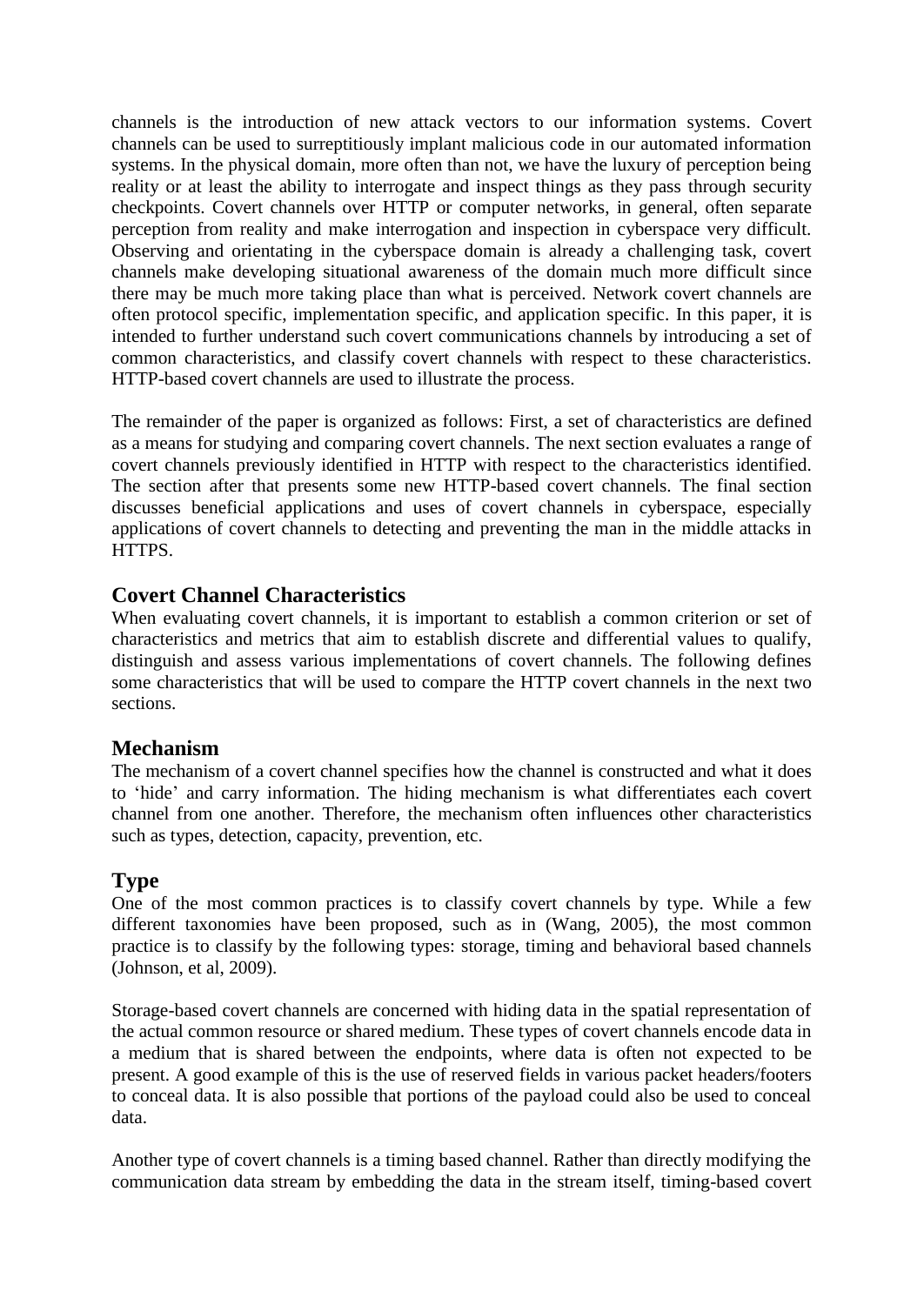channels manipulate event timing and/or delays of the communication stream to encode hidden data. The appealing aspect of these types of covert channels is that they are mostly indifferent to the actual content of the communication stream. As such, timing-based channels can be applied to many different protocols, since they are not sensitive to the format, semantics or syntax of the actual content in the communication stream.

The third type of covert channels is a behavioral-based channel. A communications channel that is resultant from observing the characteristics, actions, and other behavioral heuristics of a given subject is considered to be a behavioral based channel (Johnson, et al, 2009). Of course the caveat is that the behavior must not solely be exhibiting the traits of a storage or timing channel. The first example of this exists within an automated information system (AIS), and was proposed by Lampson (Lampson,1973). This example illustrates how a process can vary its ratio of computing to input/output or its paging rate, given a preestablished encoding scheme, while a second process at a different security level, is able to observe such system performance behavior and able to decode the behavior to obtain the covert data stream. Another example of a behavioral-based channel exists as an inter-AIS channel. This channel, proposed by Yuan and Lutz can be implemented over any packet switched communication. The idea here is encoding the secret data stream by modifying the behavior of packet sizes generated and observing that behavior at the opposite end of the channel (Yuan & Lutz, 2005).

## **Throughput**

This metric, also known as capacity, measures the amount of data the channel is able to transmit over a given period of time. The throughput of a covert channel is often in a reciprocal relationship with the "hiddenness" of the channel. The higher the throughput is, the easier the channel can be detected. Covert channels are often used to tunnel or encapsulate other protocols; as such, the throughput or "goodput" can vary considerably, independent of the channels capacity. Only the overall throughput, independent of tunneled protocols is examined for each channel in this paper.

## **Robustness**

This characteristic addresses the survivability of a given channel. Often network covert channels will encounter store-and-forward devices, firewalls, proxy servers or other similar devices. Channel robustness describes the ability of the covert channel to persist in such circumstances. Only three scales *High, Medium*, and *Low* will be used to characterize a channel based on the best understanding by the authors.

## **Detection**

The probability of detection is critical to measure when comparing covert channels. Depending on the particular channel, this could be particularly challenging to discretely measure. However for a large number of covert channels, values for probability of detection can be derived from the entropy exhibited by the covert channel. The three scales *High, Medium,* and, *Low* will be used.

## **Prevention**

Each channel should also be evaluated for its ability to be prevented or disrupted. Prevention of covert channels can take place at any point along the data path. Prevention is unique from robustness in that robustness is the ability of the covert channel to persist in naturally occurring circumstances. Prevention, on the other hand, is the ability to take explicit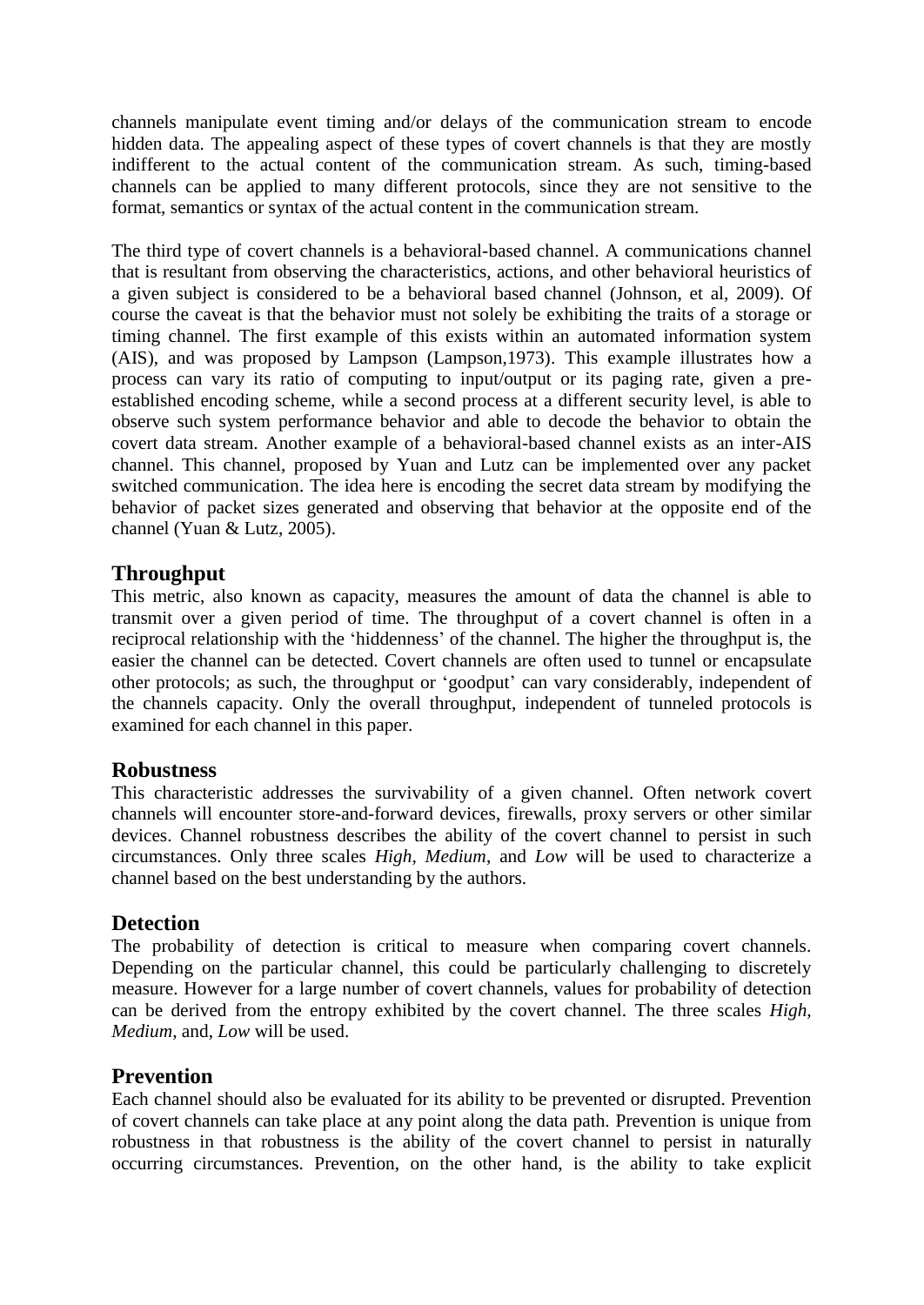action(s), often user or administrator intervention, to disrupt or degrade the covert channel. The three scales *Hard, Moderate,* and, *Easy* will be used.

## **Analysis of Existing Covert Channels in HTTP**

HTTP is an application-level protocol used for information transfer on the Internet. It has a defined specification, including format and set of operations it can perform. However, it is flexible enough to facilitate the exchange of data between a wide variety of users and applications on networked information systems. Generally, the protocol consists of requestresponse pairs. A more detailed description of the modern implementation of the protocol is given in the Internet Engineering Task Force Request for Comments Document 2616 (Fielding, et al., 2009). The protocol"s flexibility to transfer various kinds of legitimate data has also lead to its exploited use including the covert transfer of information as evident by a number of HTTP covert channel implementations.

The first several covert channels listed here have been documented by Bauer (Bauer, 2003). Bauer introduces several covert channels in HTTP that covertly communicate information between web servers via unwitting HTTP clients.

## **Redirects**

Mechanism. HTTP Redirects (RFC 1616 303 messages) are used to redirect clients to a new URL. When the new URL is a CGI script, parameters can be included in the QUERY\_STRING field of the new URL (example: www.foo.com/page.php?data=bar). The parameters specified in the QUERY\_STRING are the set of data that are covertly communicated from one web server to another via a browser client.

Type. Given that data is stored directly in the QUERY\_STRING field, this constitutes a storage channel.

Throughput. Given the size limit imposed on a standard URL, the maximum capacity for this channel is 1024 bytes per Redirect.

Robustness. While most common browsers will support HTTP redirects, some browsers do not fully support these redirects and when a redirect is issued to such browsers, the channel would be broken. Other than browser constraints, this channel is very robust over typical network links including via HTTP proxies, giving a high robustness score.

Detection. When a redirect is sent to the browser, in most cases, the browser will recognize it and redirect to the new URL. The new URL is then visible in the address bar of the client"s browser. An observant user may notice the presence of additional parameters in the QUERY\_STRING. Also, any network monitoring device would clearly see the data specified in the QUERY\_STRING. It is quite common for Intrusion Detection Systems (IDS) to scrutinize the QUERY\_STRING. The probability of detection is high.

Prevention. This type of covert channel is easily preventable by writing firewall or IPS rules to block HTTP Redirects (RFC 1616 303 messages).

## **Cookies**

Mechanism. Client-side cookies can store key-value pairs that can be accessed not only by the creating server, but also by any server in the domain, defined within the cookie. Dynamic DNS services like dyndns.org allow arbitrary servers to be placed in the same cookie domain,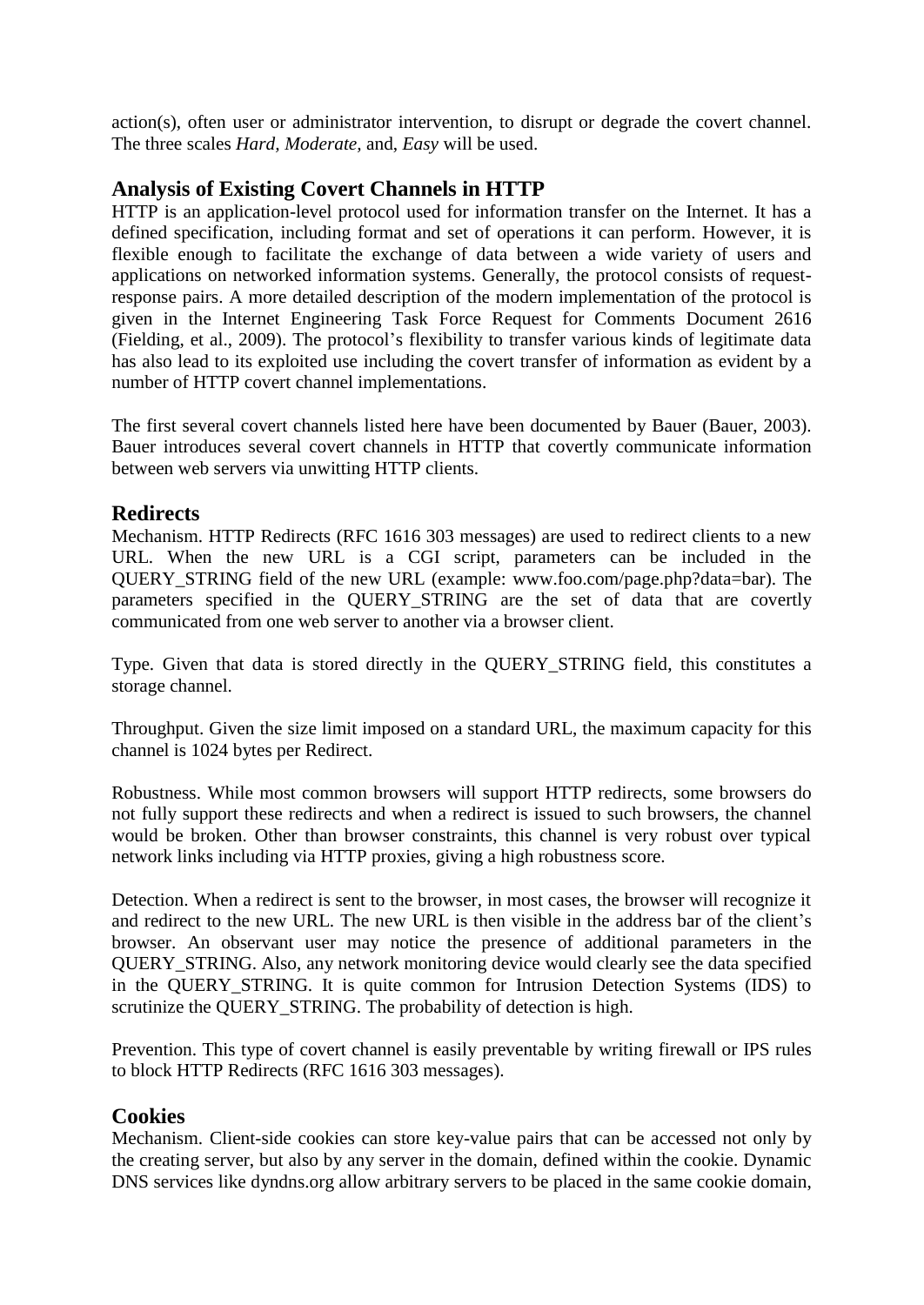thereby enabling the covert exchange of cookie information when the client connects to two different servers in .dyndns.org (example: foo.dyndns.org and bar.dyndns.org)

Type. Because the data is stored in a cookie which is transferred from the server to the client back to a server, this constitutes a storage channel.

Throughput. One cookie can store up to 4 kilobytes of data in the value field. Since a maximum of 40 cookies can be stored per server, 160 KB of data can be shared as a result of cookies set by one server.

Robustness. Cookies were designed to enhance the user experience by remembering certain data, not play a pivotal role in the functionally of client-server architecture. As such cookies can be deleted on the client at any time. Deletion of such shared cookies would effectively break this covert channel. However, the robustness of this channel is high if the cookies are not deleted.

Detection. While many users and system administrators are aware that cookies may be exchanged between their browser client and a web server, often they do not interrogate the contents of the cookie when everything is working properly. Standard IDSs also do not bother to check for a common cookie being shared between two web servers, and as such probability of detection is relatively low.

Prevention. Web browsers that do not allow web servers to *set-cookie* or browsers that have plug-ins that place cookie management at the discretion and control of the user could be used to prevent the use of cookies as a means for a covert channel. Hence, the prevention is easy.

#### **Referer**

Mechanism. In HTTP requests (example: GET or POST), the optional Referer tag in the HTTP header can be manipulated to embed arbitrary data instead of the true referring page.

Type. The data is stored in the value portion of the Referer header attribute and is therefore a storage channel.

Throughput. As an attribute value, the length of the Referer data is limited to the length of a standard URL, which is 1024 bytes.

Robustness. This data stored in the Referer tag would generally persist across standard proxy servers. Few network devices would interfere with the Referer header field, given its widespread use, making this channel highly robust.

Detection. Arbitrary data in the Referer header, while not in the purview of a user, or standard firewalls/IDS"s would however, raise suspicion on a deep packet inspection device such as advanced IDSs, Application layer firewalls or Proxy servers. Probability of detection is high.

Prevention. An HTTP proxy, deep packet IDS, or application layer firewall could be configured to sanitize any non-standard URL data embedded in the Referer tag, making prevention easy.

## **HTML element tags**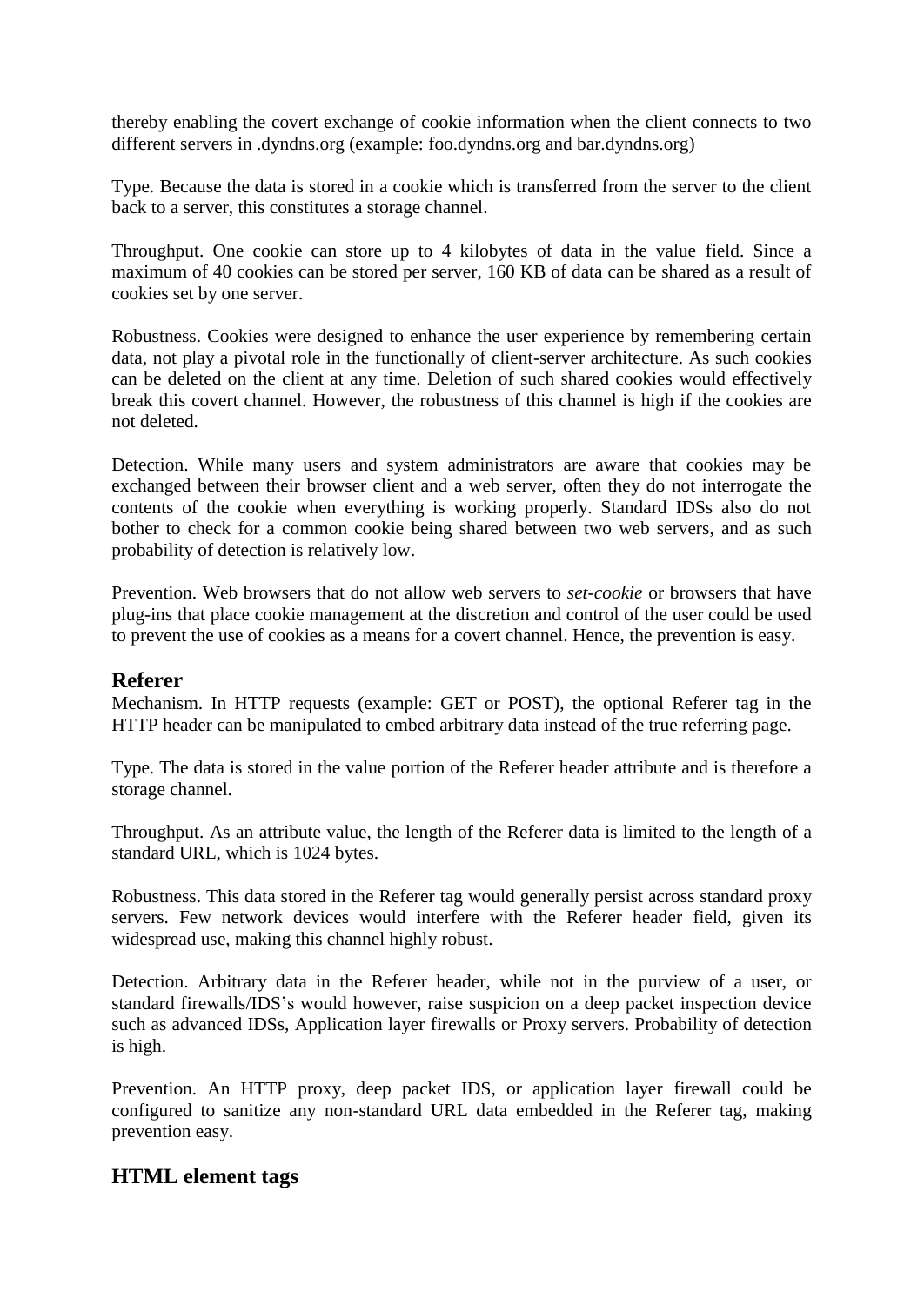Mechanism. In this technique, the HTML elements sent to the browser from one web server can be used to specify a new request to another web server and thereby pass information in such request. The common example is the use of the  $\langle \text{META HTTPEOLIV} \rangle$  tag/attribute which can embed HTTP protocol headers in the body of an HTTP message (Bauer, 2003). This could also be used to embed additional set-cookie headers.

Type. Although this covert channel moves the hidden data from the header to the message portion of the HTTP packet, it still constitutes a storage channel.

Throughput. This channel has increased throughput over the others discussed previously. This channel seems to only be limited by the amount of such embedded HTML elements one can put in legitimate messages, for which there is no set limit, per the specification.

Robustness. This covert channel is highly robust since few, or perhaps no browsers or network devices are likely to remove HTML elements in the HTTP message content.

Detection. This is a particularly stealthy covert channel because while some deep packet inspection devices (example: Application layer firewalls, Proxies, etc) may scrutinized HTTP header information, most neglect the data in the body of the HTTP message. However, if a user decides to view HTML source code, they would see the hidden HTML elements, making probability of detection high.

Prevention. Preventing the use of this covert channel would be particularly challenging as one would have to manually parse the HTTP message contents for these hidden HTML elements being used for covert purposes. While this could eventually be automated, contemporary technology is not currently performing this sort of message scrutiny.

#### **Active content**

Mechanism. This class of covert channels is high in the protocol stack, towards higher-level application layer covert channels, but because they are almost always implemented over HTTP, it is included in this discussion. The idea is to use code executed on the client (example: Java, JavaScript, Flash, ActiveX) to open communication channels between scripts running on different web servers and clients. The scripts could then use any number of mechanisms to covertly leak data, such as opening additional TCP ports, requesting webpages or submitting arbitrary HTML forms.

Type. Active Content can be used to implement different types of covert channels. Some JavaScript may issue redirects or construct invisible HTML forms to send data to another server. Other implementations could be construed to be timing or behavioral based. However, most implementations known to the authors are storage based.

Throughput. Depending on the exact implementation of the Active Content covert channel, the throughput can vary considerably. For example, a JavaScript which creates and populates a hidden HTML FORM and then submits it to a server may have a very large payload, only limited by HTTP message content limits. On the other hand, an ActiveX script implementing a timing channel may have significantly less throughput.

Robustness. Browser plug-ins or Anti-Virus software which prevents Active Content from executing could easily break this class of covert channels in HTTP. However, if scripts are allowed, the channel will be highly robust.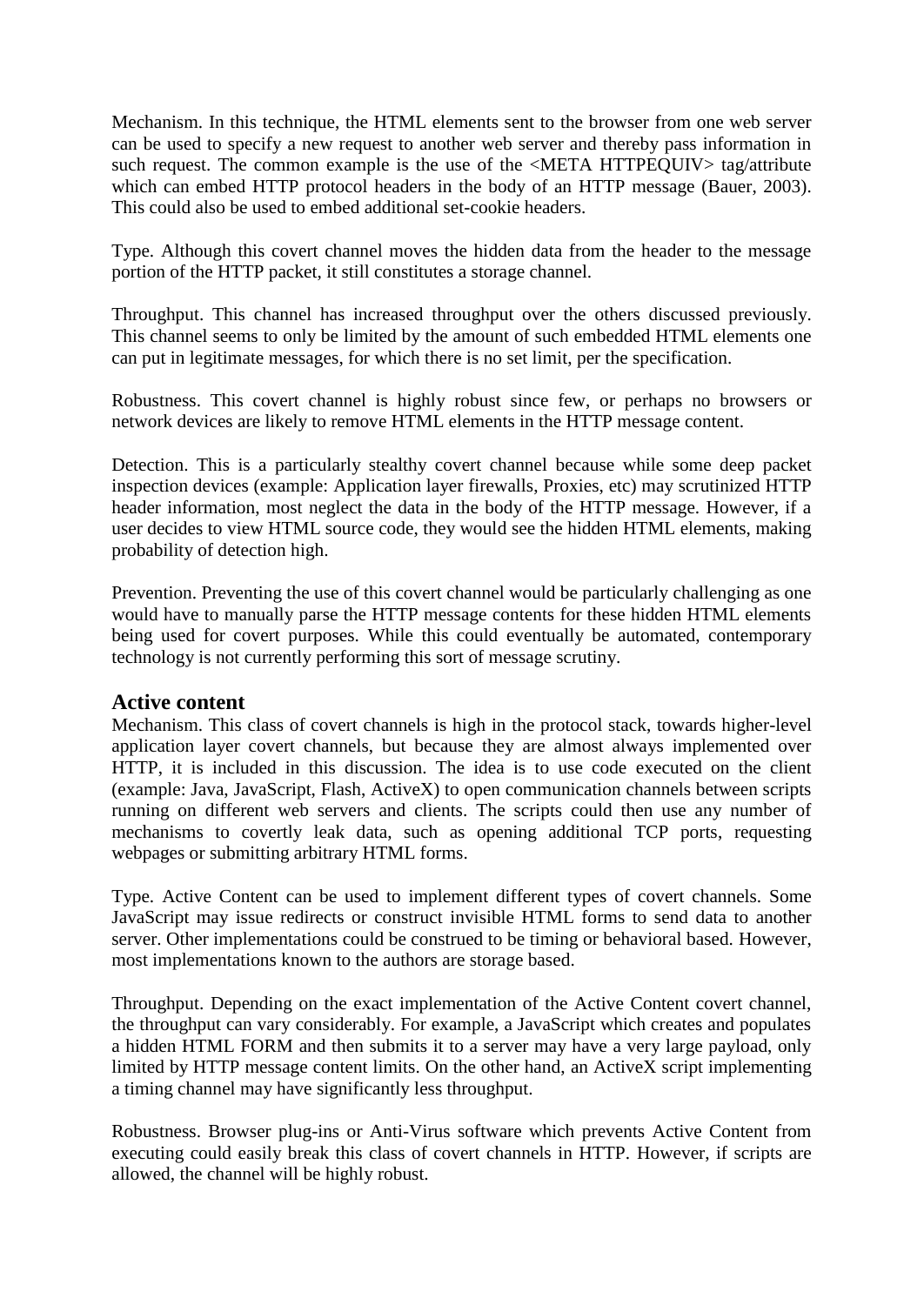Detection. It is easy to detect any script activities. However, it is very difficult to tell if a running script is a covert channel. Anti-Virus software, browser plug-ins like NoScript, and host-based intrusion detection software may eventually be able to analyze Active Content from web servers for the possible presence of covert channel evidence.

Prevention. The only way to reliably prevent this class of HTTP covert channels would be to prevent the execution of any Active Content received from a web server unless the code could be proved to be free of covert channels. However, this type of code analysis remains a problem yet to be solved. One very easy prevention technique is to stop running any scripts or active content.

## **Arbitrary headers**

Mechanism. In the HTTP/1.1 specification (Fielding, et al., 2009), it is clear that headers must follow a defined format, that being "field name: field value." While standard field names such as 'user-agent' and 'Referer' exist, the protocol allows the users to develop their own header fields as well. This technique, described by Smeets and Koot (Smeets and Koot, 2006), allows the user to use arbitrary headers in HTTP requests and responses to convey data, for example, Foobar: secret. This channel could be further expanded to be synchronous if one were to define a custom Entity-Body in HTTP responses to these special requests.

Type. Given that this channel stores information in header field names and values, this constitutes a storage channel.

Throughput. There are many variables making it difficult to determine an exact number for the throughput of this channel, as such the throughput is variable. This is due to the fact that there is no fixed length on the size of HTTP headers for requests or responses and even the maximum length supported varies by HTTP server vendors. The throughput of the channel will depend on the number of header field-value pairs that are covertly inserted. There are some mandatory HTTP header fields to account for as well, which could impact throughput. Beyond that, choosing a ratio of legitimate data to covert data will affect not only throughput but also relative stealth.

Robustness. It is a highly robust channel due to the inherent robustness of HTTP protocol. However, networks with a higher security posture could conceivably have deep packet inspection devices, which upon detecting the presence of nonstandard header fields, might scrub such data before forwarding it on to the destination, effectively breaking this channel.

Detection. The presence of non-standard header field names is not that uncommon, especially given the myriad of custom HTTP applications using customized headers in use today. However, since HTTP headers are transmitted in plaintext, for scrutinizing users or software, there is a high probability of detection.

Prevention. To prevent this channel, one could establish a policy effectively white-listing permitted header field names. Through the enforcement of a HTTP-aware proxy, packets containing header fields other than those on the whitelist could be discarded or scrubbed to protocol conformance with

white-listed fields only. This prevention measure assumes that one does not accidently whitelist a header field which could later be used for covert means. Prevention of this channel is rated moderate.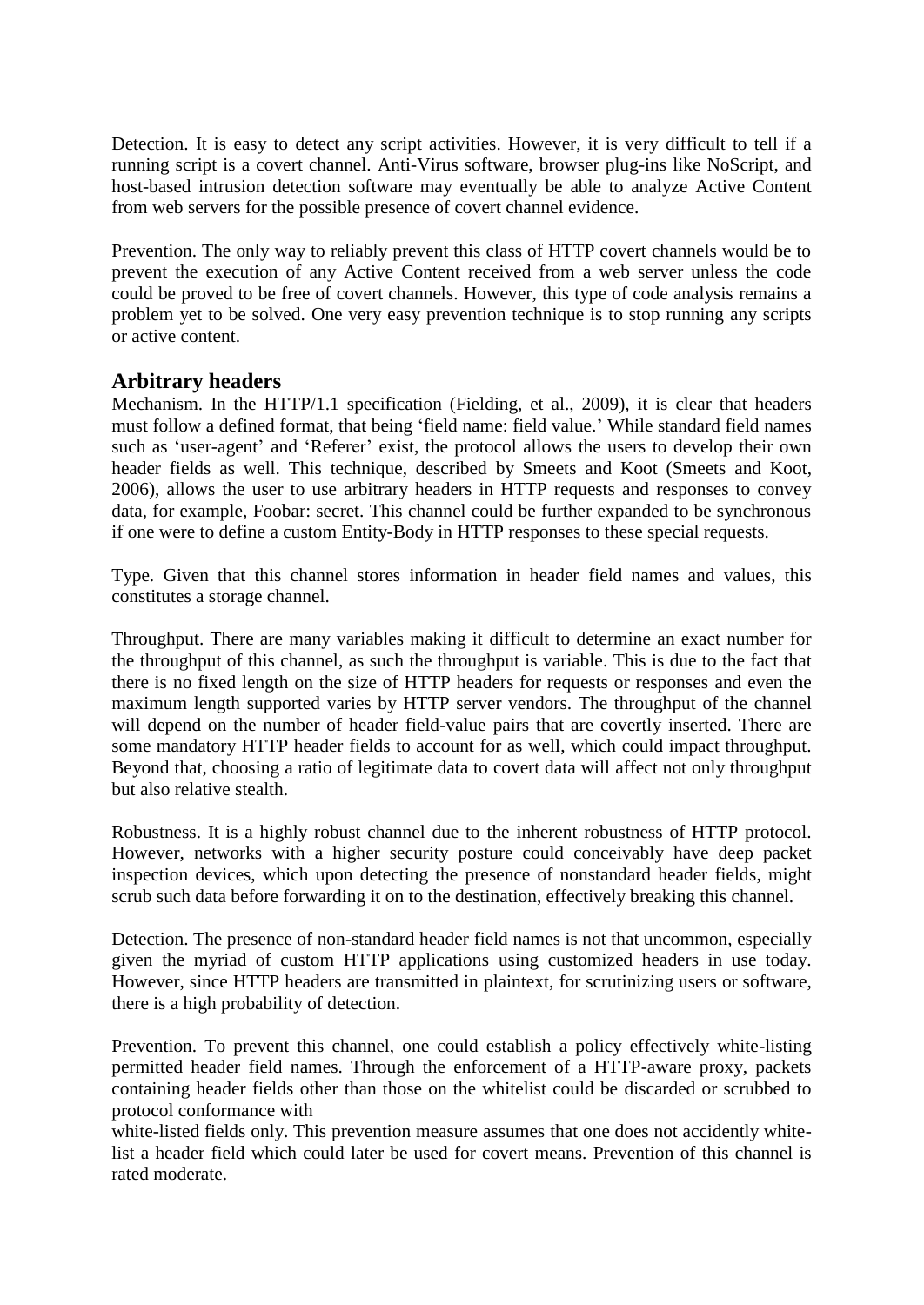## **Unexpected entity-body**

Mechanism. The Entity-Body is almost always included in HTTP responses, but with HTTP requests, it is only included in the POST method. This covert channel hides data in an unexpected Entity-Body associated with a request that normally does not have an associated Entity-Body such as a GET request (Smeets and Koot, 2006).

Type. Since the data is stored directly in the unexpected Entity-Body of the request, this is a storage channel.

Throughput. The capacity of this channel varies in that it could potentially hold up to the amount of payload space available to HTTP minus the length of the HTTP header, which is variable in length. Supposing a maximum IP packet size of 65,535 bytes and an MTU of 1500 bytes (Ethernet), the IP packet would have to be distributed over 44 Ethernet frames. Each frame would have 20 bytes of IP header data and 20 bytes of TCP header data, resulting in 63,775 bytes available to each HTTP request or response.

Robustness. This channel uses standard style HTTP transactions. As such, it is a highly robust channel since its robustness is dictated by that of the HTTP protocol itself.

Detection. Because there are legitimate instances where HTTP requests have an Entity-Body section, such as in the case of POST requests, it is unlikely that end nodes or intermediate network devices will detect or strip the request of the unexpected Entity-Body section.

Prevention. Devices capable of detecting protocol conformance or statistical behavior analysis would notice exceptionally large GET requests or detect the unexpected Entity-Body section. If configured to do so, devices such as a web proxy could strip out the extra Entity-Body section as a way of preventing these types of covert channels. The difficulty of prevention is moderate.

## **New Covert Channels in HTTP**

The following are examples of previously undocumented covert channels found by the author to exist in HTTP.

## **HTTP timing channel**

This channel was originally developed by the first author in July 2007 (Brown 2007) and has evolved since. It may be the only timing-based covert channel in HTTP. However, it may also be considered as a special case of TCP/IP timing channel reported in recent discovered reference (Cabuk, et al, 2004). The methodology of this channel could easily be used to implement covert channels on other protocols as demonstrated in (Cabuk, et al, 2004).

Mechanism. Given an established time window, known as the SLEEP\_TIME, which can be negotiated upon channel initialization or determined priorly, the deterministic behavior of whether or not a client makes a GET request is interpreted by the server as either a binary 1 or 0. In this model, information is covertly relayed unidirectional; from the client to the server. Channel operation is depicted in Figure 1.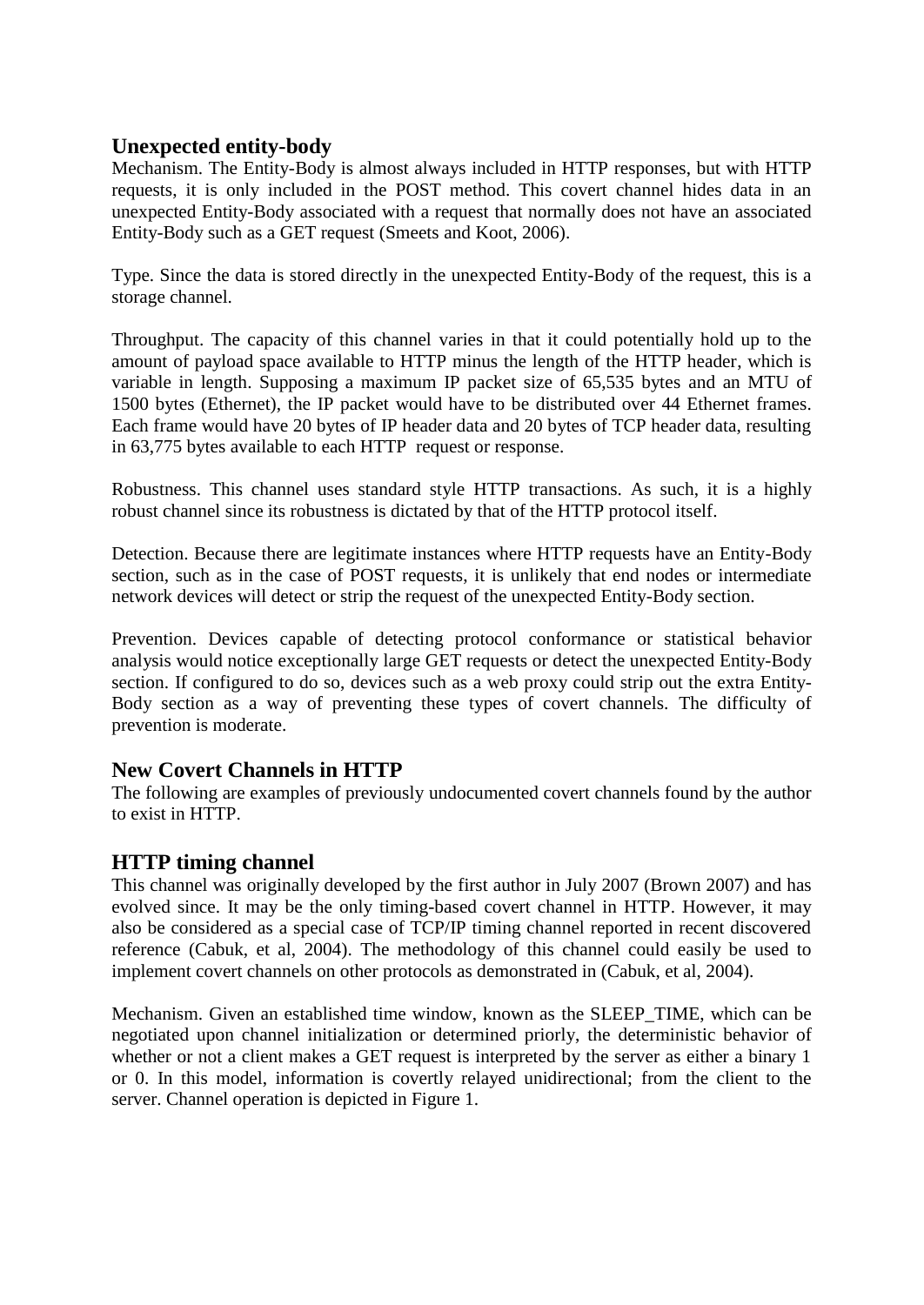

Type. Given the channels dependency on relative timing, this is a timing channel.

Throughput. Throughput is inversely proportional to SLEEP\_TIME. However, the authors" preliminary experimental tests have shown the highest attainable throughput, without ever encountering transmission errors, to be 1.82bps. These tests were conducted on a local area network (LAN) where both the machine running the "Leaker" program and the machine running the 'Recoverer' program were both on the same LAN segment, only separated by a switch.

Robustness. The channel incorporates some accommodation for transmission latency and the threshold for such latency is directly proportional to SLEEP\_TIME. Latency exceeding such threshold would result in errors, thereby breaking the channel.

Detection. Since the channel uses normal HTTP requests, it is very difficult to notice any anomalies from a vast amount of other HTTP requests on the Internet.

Prevention. A proxy-like device which caches HTTP GET requests en-route and regulates when they are released could be used to prevent this type of channel by disrupting the timing.

#### **Web page browsing pattern**

A client can browse webpages in certain patterns to convey information to the webserver, forming a covert channel. This channel exists in theory and has yet to be implemented. It, like the timing channel, would be unidirectional, covertly relaying information from the client to the server. An appealing aspect of this channel is that no special client software is required. There are three mechanisms for such a covert channel, which are described below.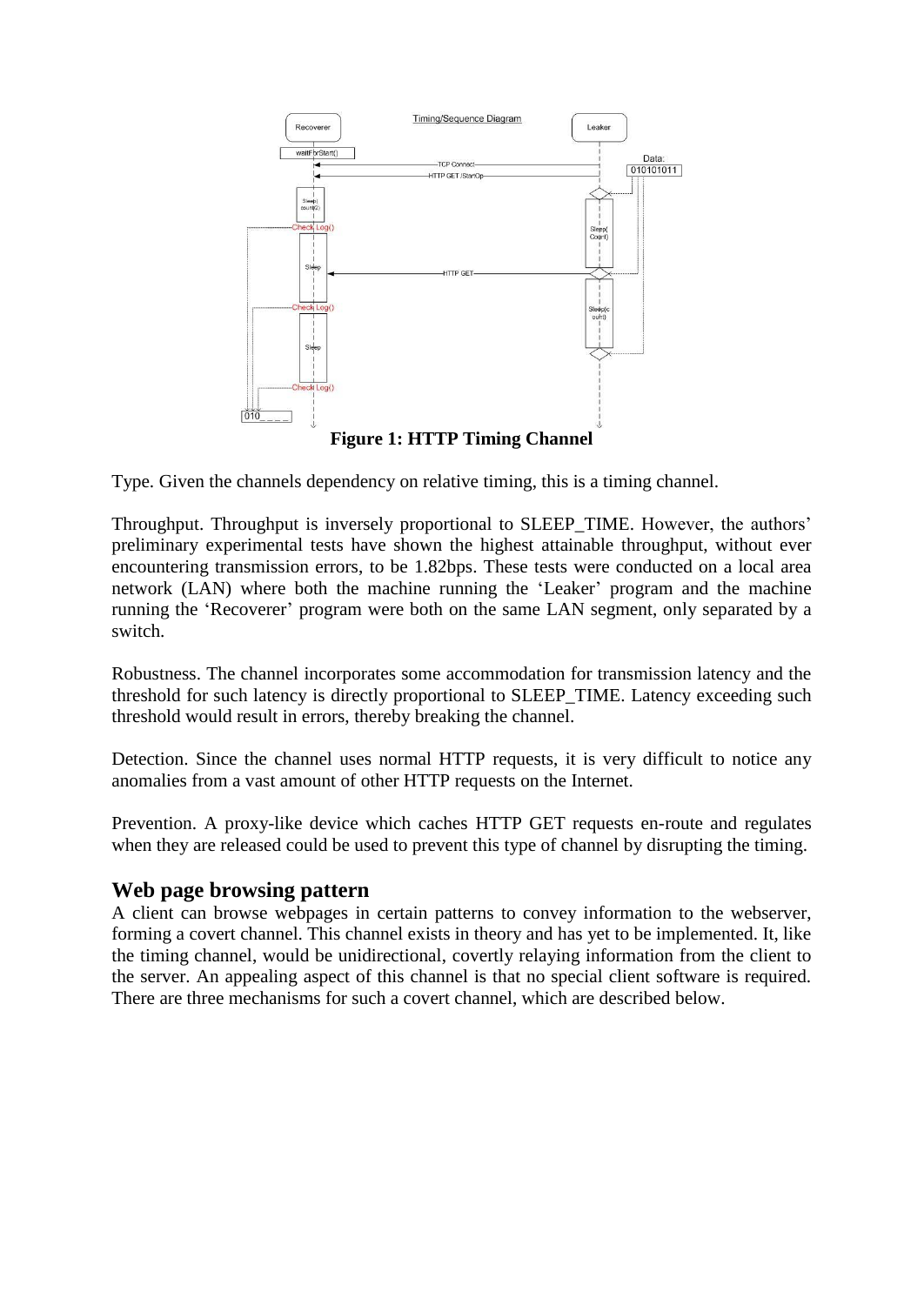

**Figure 2: Web Directory Traversal**

Mechanism 1. Given a website, a tree or graph structure can be created, with the web root directory, as the root node and pages or files within a hierarchical directory structure constituting the other nodes in the graph (see Figure 2). Whether the client requests a document that is closer to or further away from the root node, relative to the previously requested document in the structure, this can be translated to a binary 1 or 0. This constitutes one of several encoding mechanisms for this particular channel.

Mechanism 2. This mechanism would involve designating values to nodes or pages in the graph. By requesting a certain page, the client effectively communicates the value associated with that node. In a very simple sense, pages can be designated as either a 0 or 1. Since there are often more than two pages on a given website, values could be more intelligently assigned to nodes to increase the channels capacity by relaying more than one bit of information in a given transmission. To effectively communicate *B* number of bits, in a given request, *P* number of pages/nodes would be needed in the graph structure where  $P=2^{A}B$ , with each page representing a unique value.

Mechanism 3. This mechanism involves designating certain node(s) as goal node(s) similar to a goal state in a search tree. To eliminate ambiguity, goals nodes must be positioned deep and towards the center of the tree. If the documents requested by the client follow the pattern of depth-first search, that could mean binary 1, while following the pattern of breadth-first search to get to the goal state could mean binary 0. Of course, synchronization would be required to instantiate the channel. This could be achieved by requesting the designated root or "start" page.

Type. These types of covert channels are behavioral based channels because they function based on the behavior of the documents requested by the clients.

Throughput. Depending on the specific mechanism used and how it is implemented, throughput can vary. The first mechanism is able to relay one bit of information per GET request while the second can vary according to how values are assigned to nodes in the tree. In the case of the third mechanism, the search algorithm, the throughput is much lower since multiple GET requests are required to relay just one bit of data.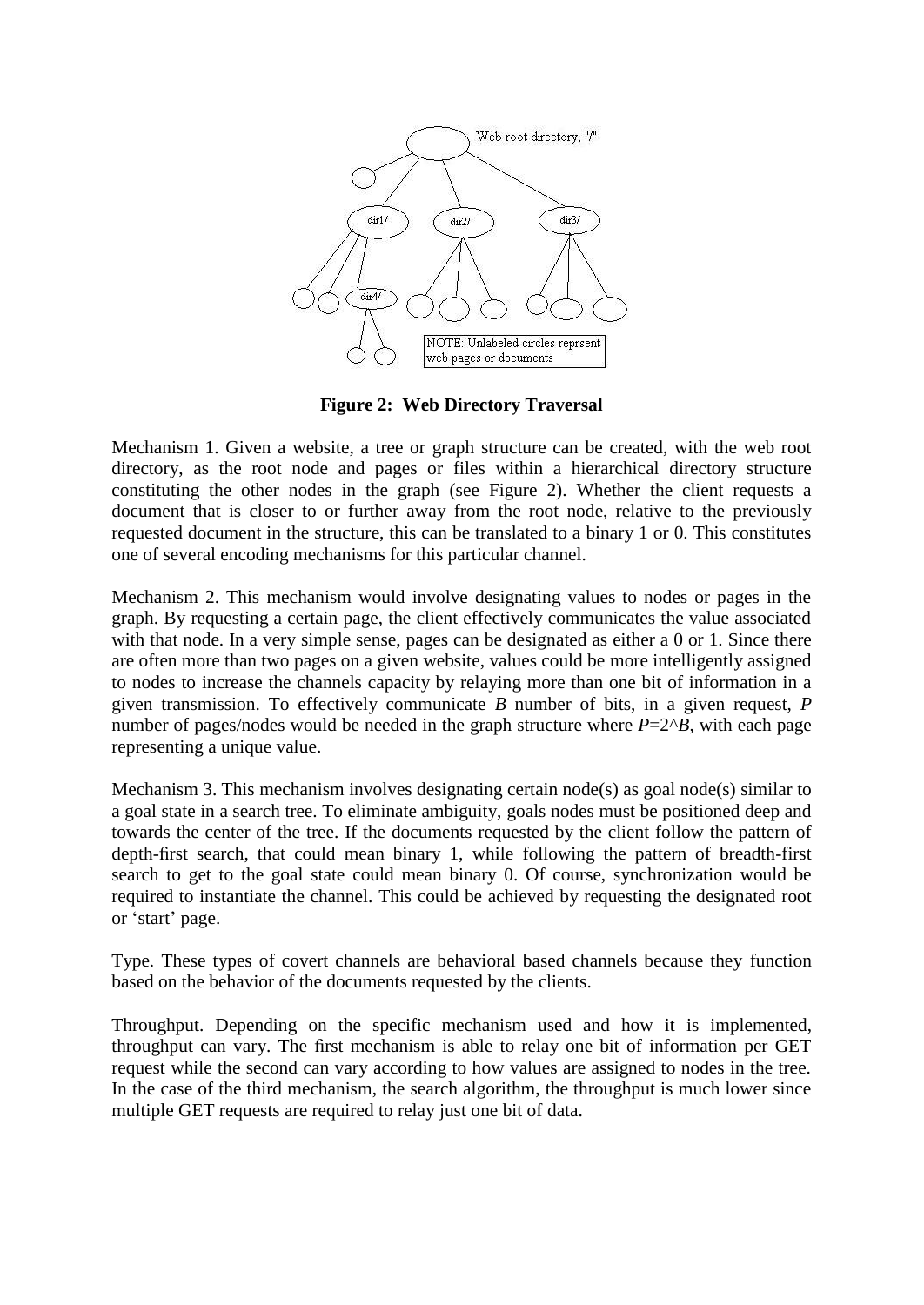Robustness. There is nothing about this channel which diverges from the accepted use of HTTP. Additionally the behaviors described here are persistent across proxy servers and application level firewalls, making it very robust.

Detection. It is extremely difficult to detect such covert channels. The only anomaly is that the client is constantly visiting and/or re-visiting certain web pages.

Prevention. Without knowing the endpoint of this communications channel, there are no known prevention measures to the authors' knowledge.

## **Reordering of header fields**

Mechanism. The HTTP/1.1 protocol specification states, "The order in which header fields with differing field names are received is not significant (Fielding, et al., 2009)." By manipulating the order in which header fields appear over the course of an HTTP conversation, certain patterns can be decoded to certain values. As a simple example, a binary "1" could be represented when the user-agent comes before the Referer field and binary "0" if it comes after.

Classification. This is a behavioral based channel because the channel does not directly embed the secret data in the traffic nor relay on timing, but rather relies upon the behavior of sequencing to encode messages.

Throughput. In the case that only the ordering of two header fields are significant to the channel, only one bit of information can be covertly relayed per HTTP request or responses. However, if more than two header fields were to be used, the capacity of the channel could be increased.

Robustness. Although the protocol specification may allow for arbitrary ordering of header fields, common practice may dictate that these fields normally appear in a certain order. If such network devices are cognizant that header fields are appearing in an abnormal sequence than that of common practice or that the sequence is being altered between the same endpoints, the channel may be detected and blocked.

Detection. A deep packet inspection device could detect this covert channel if configured examine the order of header fields, since they are transmitted in clear text.

Prevention. Network access control devices or host based security applications could potentially prevent this type of channel by blocking traffic from hosts which vary the ordering of HTTP header fields.

## **Applications of HTTP Covert Channels – Detecting Man-in-the-Middle Attacks**

In some cases, covert channels can enhance overall network security. Yuan and Lutz demonstrated a covert channel in a modified TFTP protocol that is able to download a file and its checksum simultaneously using a covert channel, which makes file altering during transmission detectable (Yuan and Lutz, 2005).

Covert channels can be used to detect man-in-the-middle (MITM) attacks. Such attacks are most common in non-certificate (PKI) based secured connections such as HTTPS using SSL version 1.0 and the Diffie-Hellman key exchange. Often the attacker is positioned between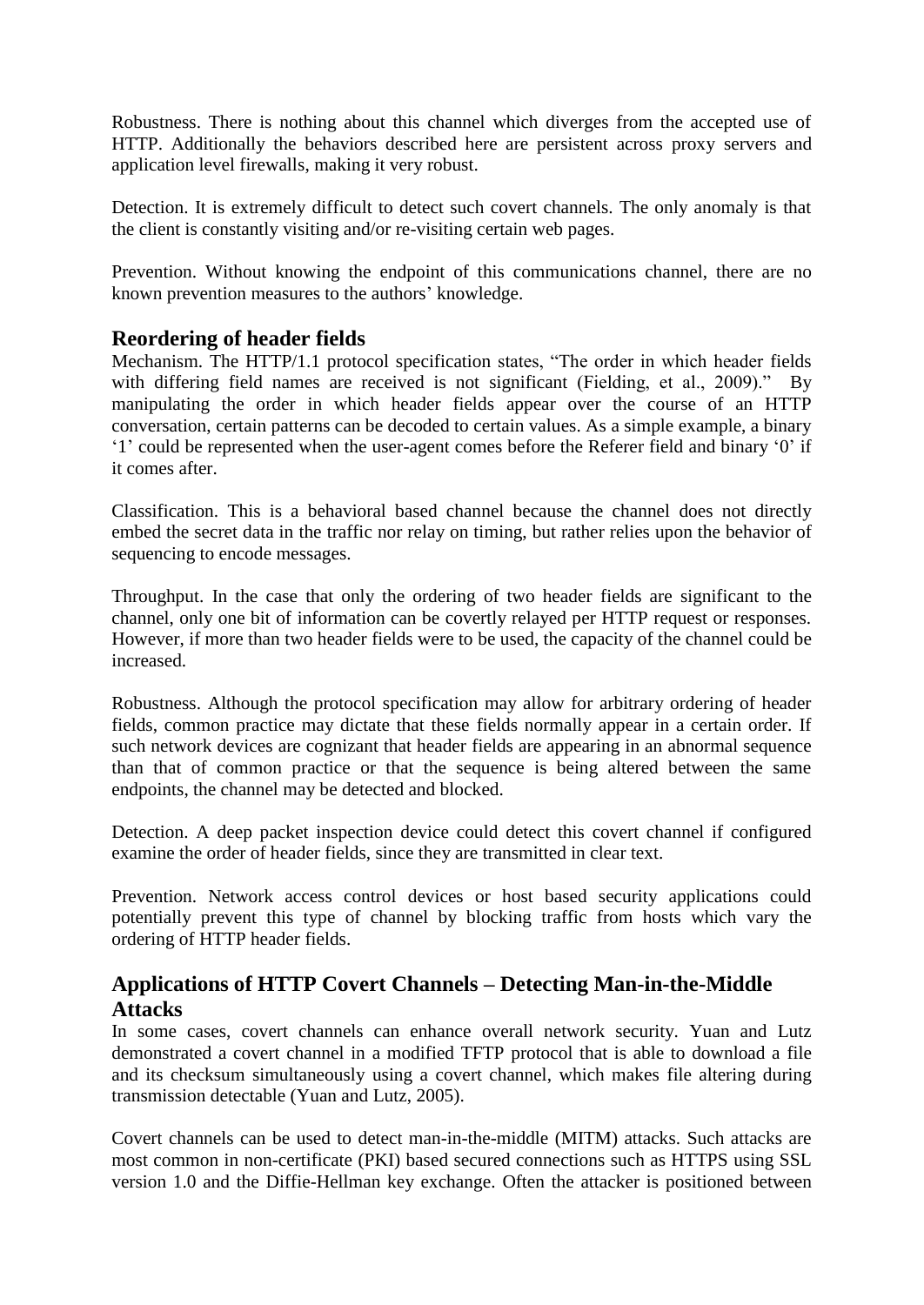the two end nodes and performs a Diffie-Hellmen key exchange with both parties, resulting in the use of two session keys, one between the client and the attacker and the other between the attacker and the HTTPS server. The challenge here is how to let the client know the session key being used by the client is different from the one being used by the server. One technique is to transmit a checksum or a hash of the session key via a covert channel which is unknown to the MITM. Almost all different types of HTTP covert channels discussed in previous sections can be employed. Behavioral-based HTTP covert channels are often more difficult for the eavesdropper to detect. For example, when the 'web page browsing pattern' covert channel is used to transmit the checksum of the session key, the eavesdropper does cannot understand it without the knowledge of the directory and file structure of the webserver. Since all the traffic is normal HTTP requests, the attacker is not likely to change the request(s) to fake his transparency. Implementing such MITM resistant web connections would involve configuring a web server to transmit the session key checksum via the covert channel to the browser, which could easily be accomplished as a browser plug-in, which would then compare the checksums of the two session keys. Provided the checksums match, the client would be permitted to proceed with data transfer.

Another way to use covert channels to detect or prevent MITM attacks could be using the covert channel to transmit arbitrary data, indicating the absence of a MITM. Consider, for example, the HTTP timing channel. A MITM would inherently disrupt the timing of requests, thereby breaking the covert channel. If clients using the timing channel were to expect some arbitrary message, but do not receive it due to the MITM"s effect on the timing of packets, the client would know that there exists a MITM, and could cease further communication with the server. This methodology could be expanded to other types of covert channels, in which the presence of a MITM is known by the disruption of the covert channel.

Both of these applications need not be limited to detecting HTTPS MITM attacks, but can be applied to other protocols as well such as Internet Key Exchange (IKE), Secure Shell (SSH) and any other protocols using Diffie-Hellmen or otherwise, vulnerable to MITM.

#### **Conclusion**

Due it is ubiquitous nature, HTTP will continue to be targeted and analyzed for covert communication channels. As evident from the channels outlined in this paper, various types of covert channels exist in HTTP, including storage, timing and behavioral based channels. Covert channels can be characterized by their different mechanisms, channel types, capacities, robustness and their ability to be detected or prevented. There are potential beneficial applications of covert channels such as exchanging message integrity information and detecting or preventing Man-in-the-Middle attacks, as highlighted in this paper.

#### **References**

Burke, M. (2007) "Ellacoya data shows web traffic overtakes peer-to-peer (P2P) as largest percentage of bandwidth on the network", BusinessWire. [Online]. Available: http://www.businesswire.com/news/google/20070618005912/en

Lampson, B.W. (1973) "A note on the confinement problem," Communications of the ACM, vol. 16, no.10, pp. 613–615.